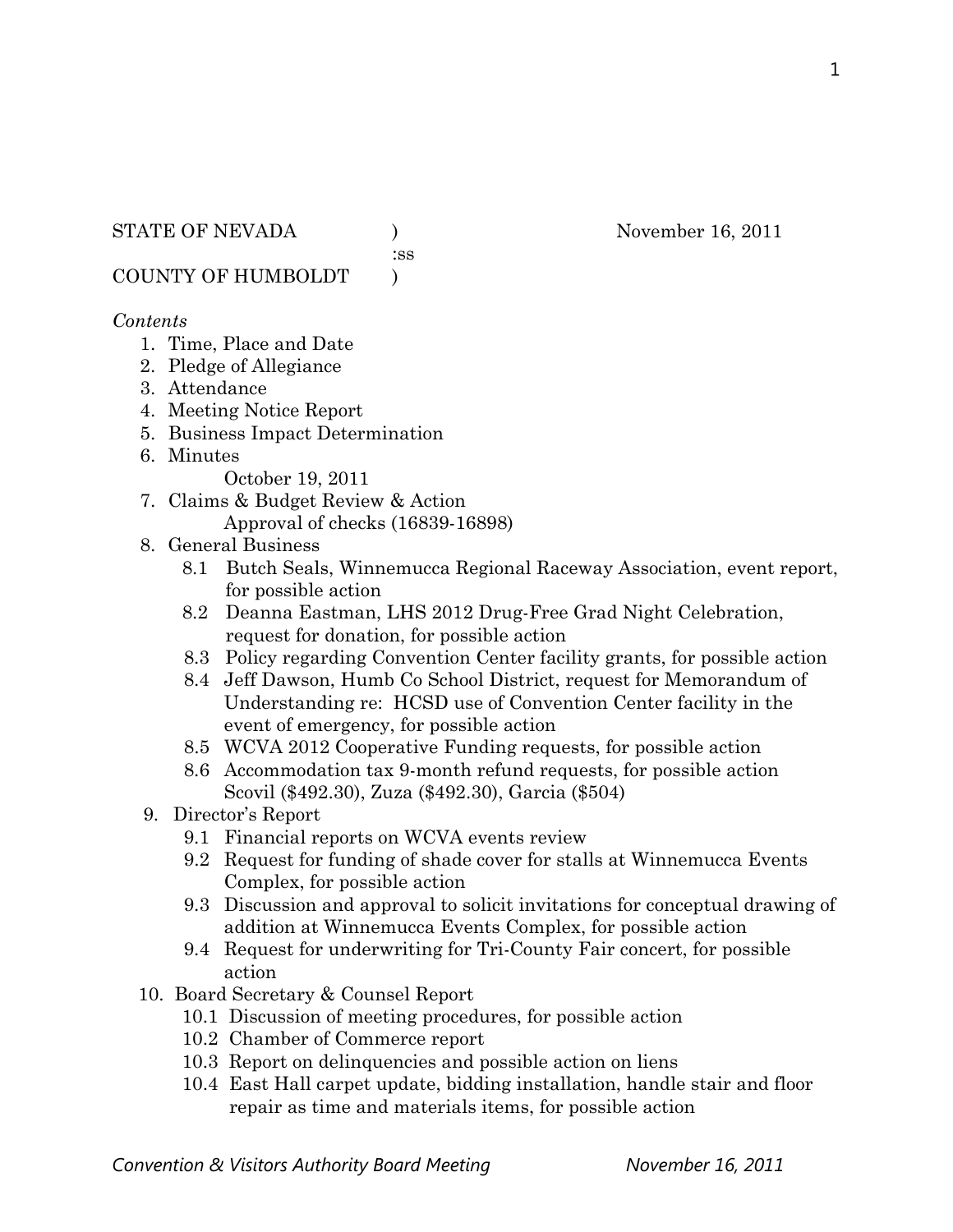- 10.5 East Hall Roof Project status report, possible completion inspection, for possible action
- 10.6 Electronic Convention Center awning and marquees, for possible action
- 11. Board Administrator
	- 11.1 October reports
- 12. Other Reports
- 13. Next Meeting Date
- 14. Adjournment

#### **MINUTES, NOVEMBER 16, 2011**

- **1. Time, Place and Date.** The Winnemucca Convention and Visitors Authority met in regular session in full conformity with the law at the Winnemucca Convention Center, West Hall, Winnemucca, Nevada at 4:00 pm on Wednesday, November 16, 2011 with Chairman Terry Boyle presiding.
- **2. Pledge of Allegiance.**
- **3. Attendance.** *Convention and Visitors Authority Board Officials Present:*

| Terry Boyle                                               | Chairman and Hotel Representative         |  |
|-----------------------------------------------------------|-------------------------------------------|--|
| Rodd William Stowell                                      | Vice Chairman and Business Representative |  |
| Don Stoker                                                | Treasurer and Motel Representative        |  |
| Joyce Sheen                                               | City Representative                       |  |
| Dan Cassinelli                                            | County Representative                     |  |
| <b>Bill Macdonald</b>                                     | Secretary and Counsel                     |  |
| Convention and Visitors Authority Board Officials Absent: |                                           |  |
| Kendall Swensen                                           | Board Administrator                       |  |
| <b>Staff Members Present:</b>                             |                                           |  |
| Kim Petersen                                              | Director                                  |  |
| <b>Shelly Noble</b>                                       | Administrative Clerk                      |  |
| <b>Staff Members Absent:</b>                              |                                           |  |
| None                                                      |                                           |  |
| <i><b>Others Present:</b></i>                             |                                           |  |
| Kayla Doyle                                               | LHS Grad Night                            |  |
| Shannon McEllan                                           | LHS Grad Night                            |  |
| Brandon Eastman                                           | LHS Grad Night                            |  |
| Deanna Eastman                                            | LHS Grad Night                            |  |
| <b>Heather Nelson</b>                                     | LHS Grad Night                            |  |
| Katrina Schaffner                                         | LHS Grad Night                            |  |
| Lela Rinas                                                | LHS Grad Night                            |  |
|                                                           |                                           |  |

*Convention & Visitors Authority Board Meeting November 16, 2011*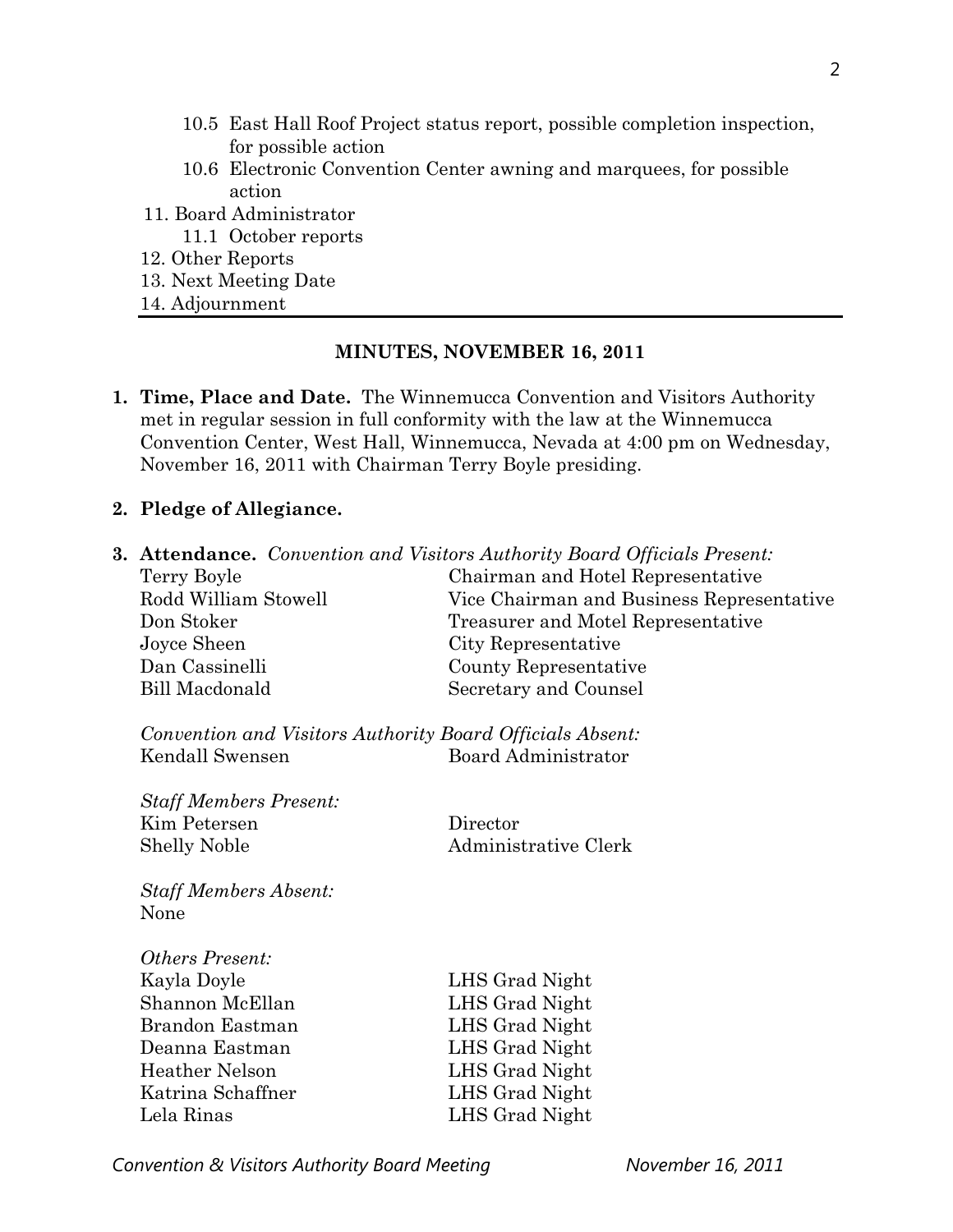#### **4. Meeting Notice Report.**

Chairman Boyle reported that notice, including meeting agenda, was posted by Shelly Noble by 9:00 am Thursday, November 10, 2011 at Humboldt County Library, Court House, Post Office, City Hall and Convention Center West Hall. No persons have requested mailed notice during the past six months.

**5. Business Impact Determination.** After review of the November 16, 2011 agenda, *Don Stoker made a motion that no proposed agenda item is likely to impose a direct and significant economic burden on a business or directly restrict formation, operation, or expansion of a business. The motion carried unanimously, 3-0. Rodd Stowell and Dan Cassinelli were not present for this vote.*

#### **6. Minutes.**

Prior meeting minutes of October 19, 2011.

*Joyce Sheen made a motion to accept the minutes of the October 19, 2011 meeting. Motion carried, 4-0. Dan Cassinelli was not present for this vote.* 

**7. Claims.** The following claims were submitted for payment and approved on November 16, 2011:

| <b>BANK ACCOUNT</b> | <b>CHECK NUMBERS</b> | <b>AMOUNT</b> |
|---------------------|----------------------|---------------|
| Nevada State Bank   | 16839-16898          | \$112,895.54  |

*Joyce Sheen made a motion to approve all claims as submitted. The motion carried unanimously, 4-0. Dan Cassinelli was not present for this vote.* 

#### **8. General Business.**

#### **8.1 Butch Seals, Winnemucca Regional Raceway Association, event report, for possible action**

Mr. Seals was not present so there was no discussion or action taken.

## **8.2 Deanna Eastman, LHS 2012 Drug-Free Grad Night Celebration, request for donation, for possible action**

Mrs. Eastman provided the board with a tentative budget for this annual event. This party has been going strong, thanks to community support, for over 20 years. Senior parents plan and organize all the activities including music, games, food and prizes for each graduating senior. The board is very familiar with this event and has been a supporter since its inception. Last year this board increased their donation amount from \$2,500 to \$3,500. *Joyce Sheen made a motion approving a donation to the 2012 Lowry*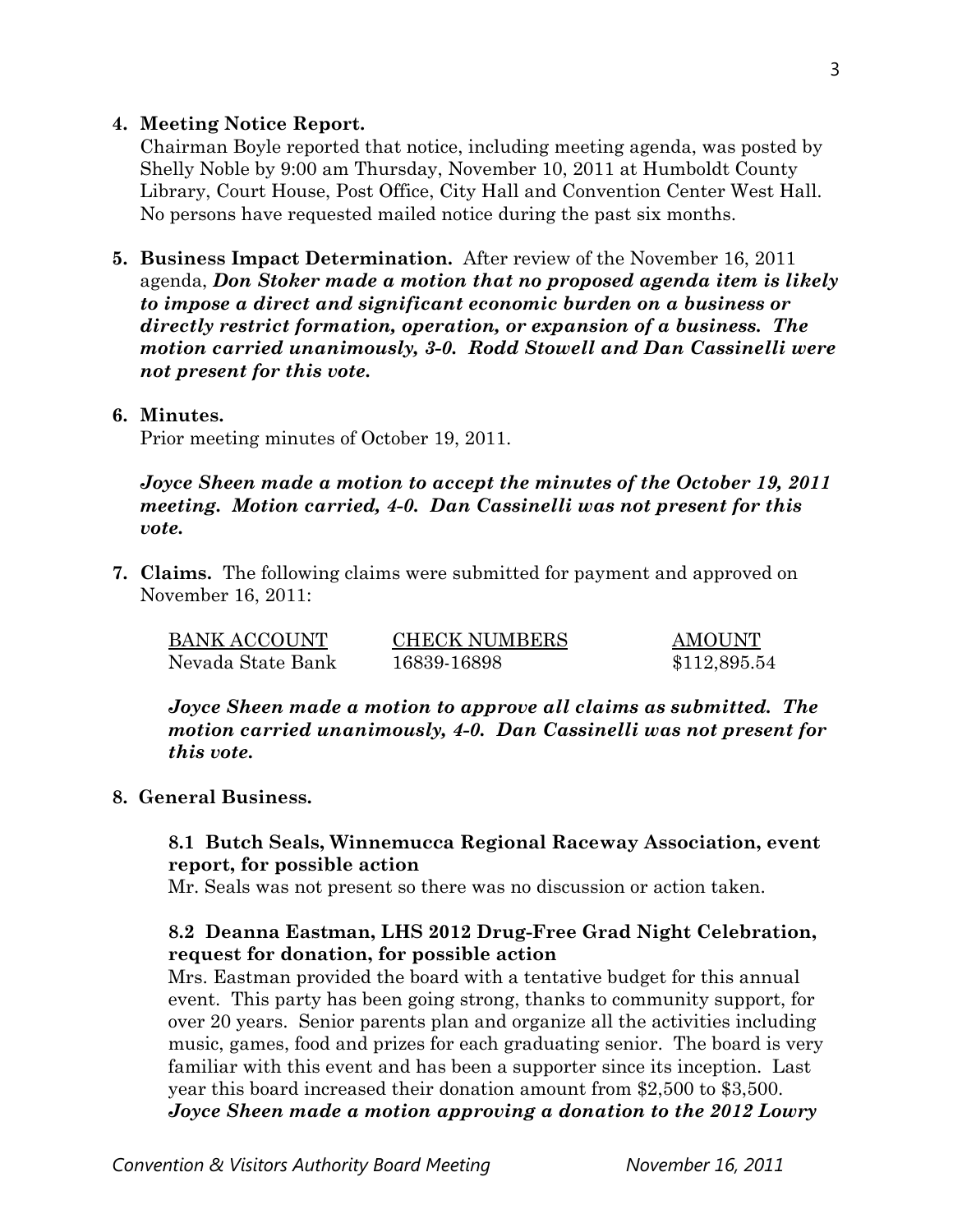## *High School Drug Free Grad Night Celebration, in the amount of \$3,500. Motion carried unanimously, 5-0.*

# **8.3 Policy regarding convention Center facility grants, for possible action**

No information was available so no action taken.

## **8.4 Jeff Dawson, Humb Co School District, request for Memorandum of Understanding re: HCSD use of Convention Center facility in the event of emergency, for possible action**

Officer Dawson was not present so no action was taken. Board members spoke in support of the concept of this MOU and asked that it be placed on next month's agenda in hopes that Mr. Dawson can attend that meeting.

# **8.5 WCVA 2012 Cooperative Funding requests, for possible action**

Besides the applications and other required documents that board members received last month for 2012 funding consideration, there was some additional information provided to board members tonight as they finalize these funding decisions. One of these is a letter from Jim Davis of Superior Livestock Auction. The 2012 auction will be their  $20<sup>th</sup>$  anniversary of holding this event in Winnemucca. It started out as a relatively small auction that was 3 days in length and is now a full week of video auctions televised live on RFD-TV plus the Thursday night steak bar-be-que, serving approximately 1,000 people, with live music provided by several outstanding performers. For the past few years WCVA has awarded this event a \$15,000 grant along with the use of the West Hall at no charge for the entire week. Jim is requesting a grant in the amount of \$20,000 for 2012 so that he can fund additional entertainment at the bar-be-que. There was also a letter from the producers of the American West 4D Finals requesting a multi-year contract for their event at the \$15,000 annual funding level. *Joyce Sheen made a motion approving the 2012 Cooperative Funding amounts as recommended by Director Kim Petersen in the spreadsheet presented to board members with two exceptions: Jim Davis/Superior Livestock Auction will be awarded a \$20,000 grant and American West 4D Finals will be awarded a \$15,000 grant and a one year contract. This funding for AW4D includes WEC rental fees (\$3,200 facility fee for the Indoor Event Center, \$11,800 cash grant). Motion carried unanimously, 5-0.* 

**8.6 Accommodation tax 9-month refund requests, Scovil (\$492.30), Zuza (\$492.30), Garcia (\$504), for possible action**  *Rodd William Stowell made a motion to approve the accommodation tax 9-month refund requests for Kathy Scovil (\$492.30), Shirley Zuza (\$492.30) and Leroy Garcia (\$504). Motion carried unanimously, 5-0.*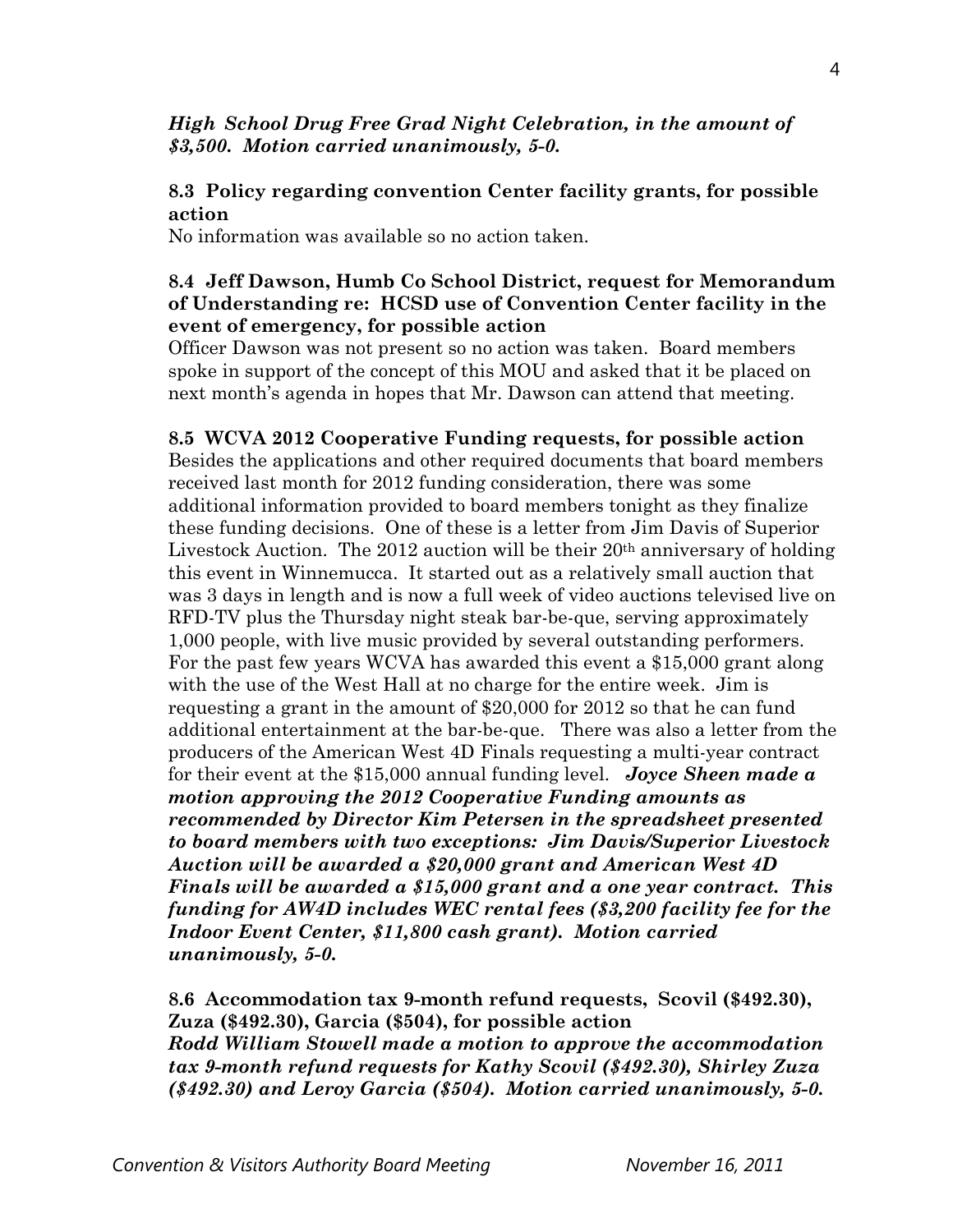#### **9. Director's Report.**

#### **9.1 Financial reports on WCVA events**

These are included in the board packets.

#### **9.2 Request for funding of shade cover for stalls at Winnemucca Events Complex, for possible action**

As discussed previously, part of our contracted agreement with Silver State International Rodeo includes the availability of 400 shaded stalls for their participants. We were not able to provide that many for the 2011 event and Kim is working to have them for next year's rodeo. Initially, Kim had thought he would seek funding to build a pole barn-type structure that we could construct stalls in with the panels we bought from SSIR earlier this year. The cost (approximately \$100,000) and relatively small amount of stalls (50) we would get has Kim re-thinking other possible options. He is now proposing covering an additional 185-190 stalls with a mesh shade fabric designed to provide shade while allowing wind to pass through it so it will not be damaged. It would be installed each year in the spring and taken down each fall and stored in an effort to extend its use. Estimates Kim has received have come in between \$15,000-\$20,000 which includes the fabric, clips, cables, etc. WEC employees will be able to install and take down the cover. The board discussed bringing this matter before the County Commissioners to see if they would consider sharing in the expense, since the Winnemucca Events Complex is a county facility and receives the revenue from the stall rental fees, but members decided to vote on WCVA funding this project since there are other WEC projects on the horizon that we may want to work with the county on and are more expensive. *Don Stoker made a motion approving funding, not to exceed \$18,000, for materials to cover additional stalls at the Winnemucca Events Complex. Motion carried unanimously, 5-0.* 

## **9.3 Discussion and approval to solicit invitations for conceptual drawing of addition at Winnemucca Events Complex, for possible action**

We have come to a point with a few of our larger events, Ranch Hand Rodeo the best example, where we need additional space for vendors and another concessions stand to avoid the back-up that is now a problem with the limited kitchen facilities at the Indoor Event Center. Kim would like to see an addition constructed on the east end of the Event Center that would accommodate vendors, additional food concessions, and include additional restrooms. When not in use for Event Center events, this room could be rented for meetings since there would be restrooms included in the structure. Kim envisions a roll-up door between this structure and the EC along with another roll-up door to the outside so that vendors and others could still drive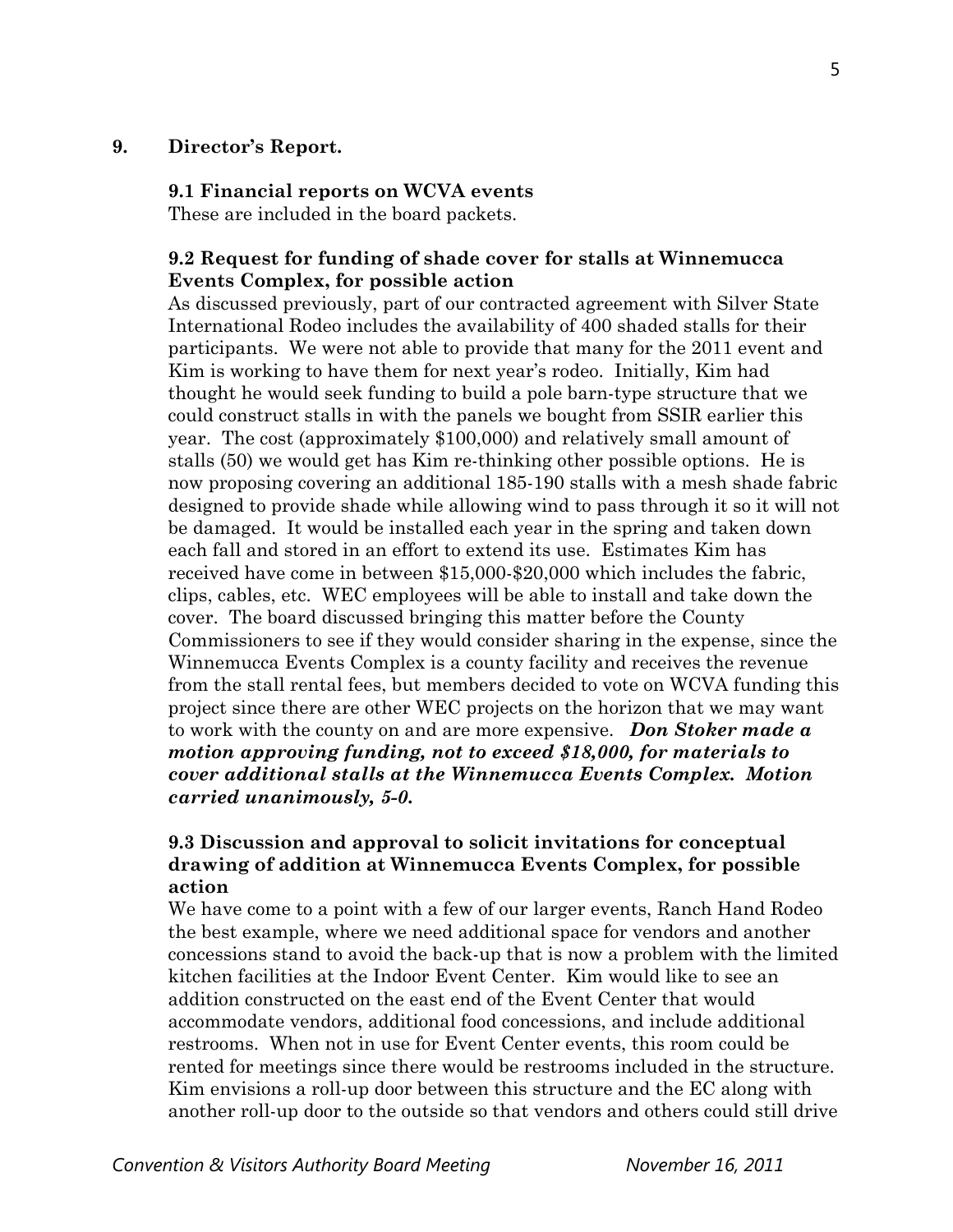in to the building prior to events to set up and make deliveries. This is a project that we would need County support with but before going to the Commissioners Kim would like WCVA to fund a conceptual drawing of what this addition would look like to give the Commissioners a clear idea of what the project would involve. Initially, Kim was talking about a  $40' \times 40'$ addition but this board's opinion was that if you are going to this expense it should be a bit larger, maybe 40' x 60'. If approval for the drawing is approved by this board Kim would not contact anyone to start the drawings until Dan has a chance to discuss this idea informally with the other commissioners so that they are "in the loop" and see if they would consider supporting this addition. *Joyce Sheen made a motion authorizing Kim to move forward with soliciting invitations for a conceptual drawing for an addition at the Winnemucca Events Complex, pending informal support from the Humboldt County Commissioners. WCVA will cover the total expense of this conceptual drawing. Motion carried unanimously, 5-0.* 

#### **9.4 Request for underwriting for Tri-County Fair concert, for possible action**

For some time, the Tri-County Fair has struggled with low attendance and participation. The introduction of Pig Wrestling a few years ago has brought back some excitement, but only on Friday night. The spectators and participants alike truly enjoy this event and it has raised thousands of dollars for local non-profit organizations. The rodeo and other events, however, still do not attract the crowds they once did and Kim has been looking at ways to get some excitement back into fair weekend. Kim has been in contact with the agency that the organizers in Yerington use for their music festivals. They are able to attract top-notch entertainers and Kim thought this might be something that would work here too. After some discussions and suggestions from family and friends, the name Jake Owen has come up as a possible headliner for Saturday night, September 1, 2012. Kim showed the board (and our enthusiastic audience representing Grad Night) Jake Owen's music video of his hit song, "Barefoot Blue Jean Night". Kim also had prepared some information on Jake Owen, including the cost involved in bringing him to Winnemucca next year. Kim would like the WCVA to guarantee the cost of producing this show as an underwriting, approximately \$80,000. This includes the fee for Jake Owen, an opening act (TBD), production and advertising costs. He hopes that by generating some excitement for this show people will also attend the rodeo, take in the exhibits and spend money with the vendors. Since the concert will require the use of the Event Center, the rodeo will be moved back to the outside arena for afternoon performances on Saturday and Sunday. This will be the only appearance by Jake Owen in this region and Kim plans on advertising in Elko, Reno and all surrounding areas. He is hoping local motels will offer room packages but those details will have to be worked out later. For a first-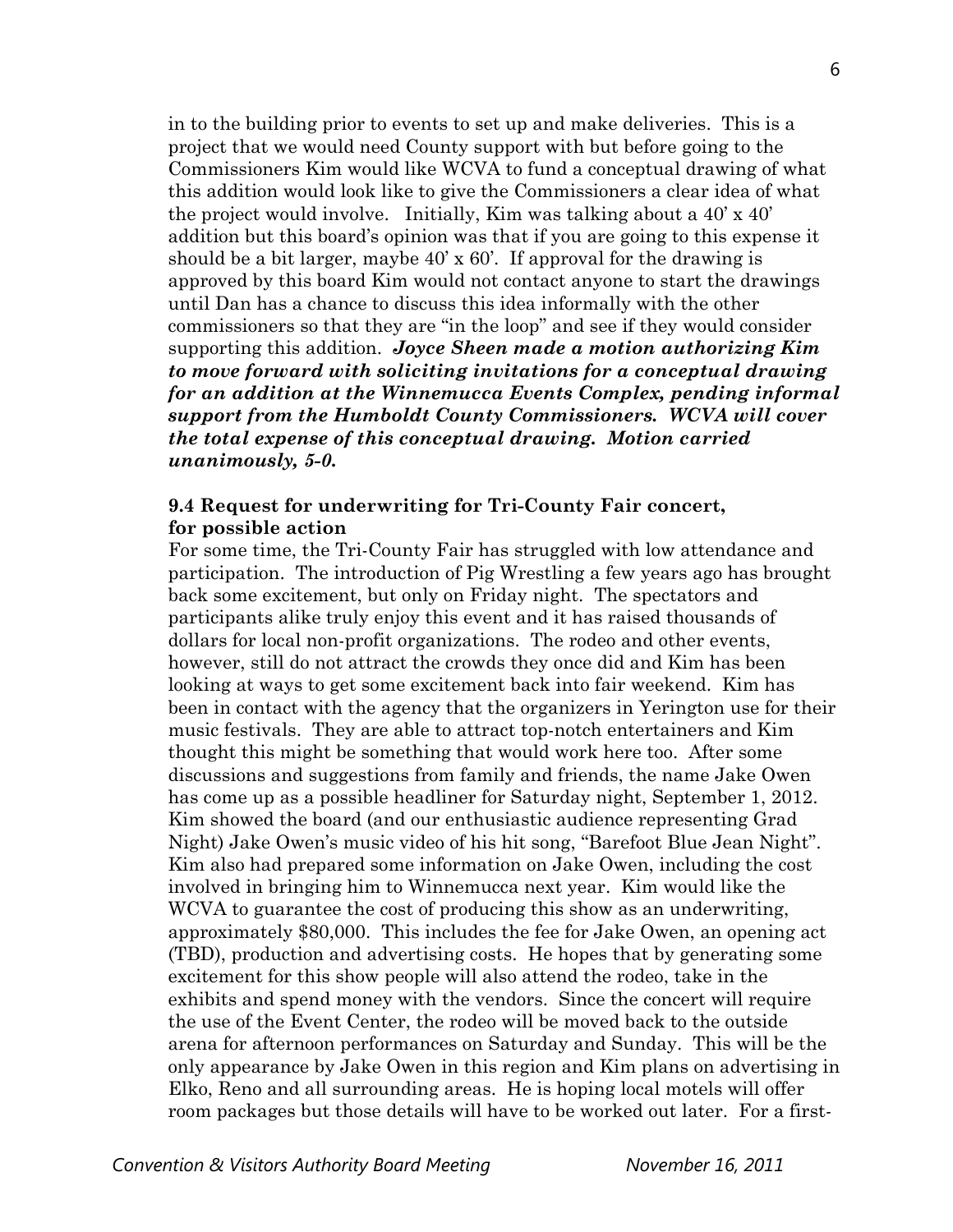time event of this magnitude, a break-even on an estimated 2,500 tickets sold vs. the expenses will be considered a success and the basis to build on for future years. *Dan Cassinelli made a motion to approve \$80,000 as an underwriting for a Tri-County Fair concert featuring Jake Owen and an opening act (TBD) on September 1, 2012. Motion carried unanimously, 5-0.* 

The next phase will be to enter into an agreement with the agency putting together a series of dates for Jake Owen performances in 2012 in the western U.S. Kim will keep the board apprised of the details of the process.

## **10. Secretary and Counsel, Monthly report.**

**10.1 Discussion of meeting procedures, for possible action**  No report.

## **10.2 Chamber of Commerce report**

Included in Bill's report.

**10.3 Report on delinquencies and possible action on liens**  No report.

## **10.4 East Hall carpet update, bidding installation, handle stair and floor repair as time and materials items, for possible action** Carpet samples were shown to the board members. Staff has made a selection and this was shown to the board. Bill has done some research on going through the State Purchasing Agency to make this carpet purchase. This process includes utilizing a co-op of local governmental purchasing entities which advertises for bids and establishes a list of approved vendors and products through which we can make major purchases without having to go to individual bidding in a formal bid process. Once we have done that and ordered the carpet, we will be able to go out to bid for removal of existing carpet and installation of the new carpet. Because we cannot determine the extent of repairs which will be necessary to floors and stairs until the old carpet is removed, this portion of the project does not lend itself to competitive bidding, but will have to be done on a time and materials basis. *Don Stoker made a motion to authorize Kim to proceed with participation in the State Purchasing procedure and cooperating agency and to order the selected carpet for the East Hall. Kim is also to proceed with the bid process for removal of old carpet and installation of the new carpet and to provide for making the necessary repairs to floors and stairs on a time and materials basis. Motion carried unanimously, 5-0.*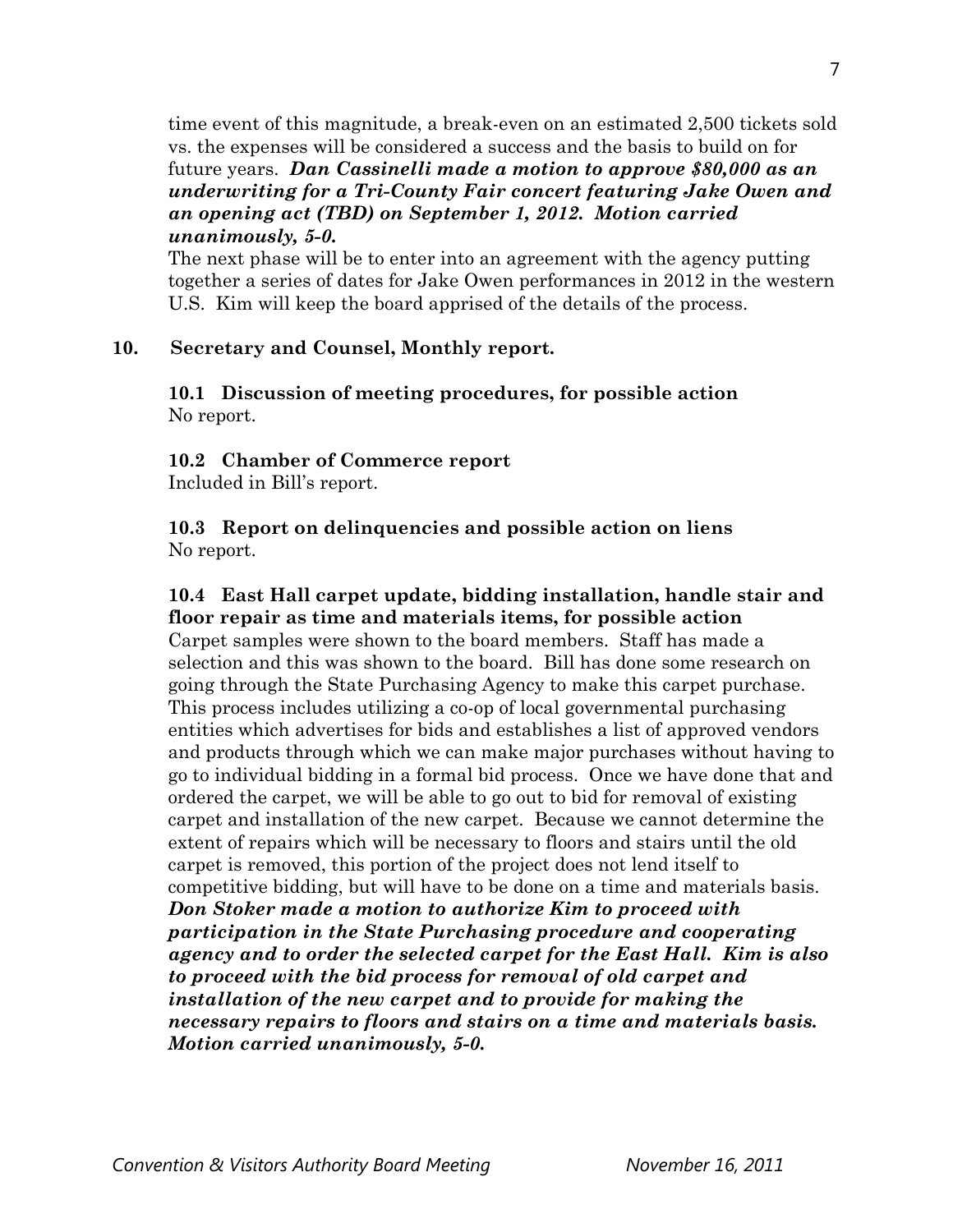## **10.5 East Hall Roof Project status report, possible completion inspection, for possible action**

Our insurance company has expressed that they require an inspection on the East Hall roof once it is completed in order to cover any possible future claims. Our cost for this would be approximately \$750. *Joyce Sheen made a motion approving the expenditure for an inspection of the East Hall roof once it is completed to make sure it complies with building standards.* There was some discussion about whether any changes required by an inspection would nullify the roof company warranty. Board members felt that any claims for damage may or may not be covered by our policy whether we proceed with the inspection or not. *Joyce Sheen revoked her motion. No action taken.* 

#### **10.6 Electronic Convention Center awning and marquees, for possible action**  No report.

## **11. Board Administrator.**

**11.1 October Financial Reports**  No report.

#### **12. Other Business.**

## **12.1 ACTRA Finals**

Kim has been contacted by someone in the ACTRA organization who would like to enter into discussions about bringing the ACTRA Finals here once their contract in Reno has expired. If these discussions proceed and they appear serious about moving the finals here there will have to be a discussion with American West 4D producers about moving their event dates since the ACTRA Finals are the same weekend as the American West Finals in October. The ACTRA Finals would have a much larger impact on the community and would be a better event to fund for that weekend. Kim will keep the board informed if/when these discussions proceed.

#### **12.2 Kim's upcoming surgery**

Kim will be having surgery on Monday and will be out of the office for a couple of weeks after that.

## **13. Regular Business. Next Meeting. The Board confirmed the next regular meeting date of Wednesday, December 21, 2011, 4:00 pm.**

**14. Adjourn.** *Joyce Sheen made a motion to adjourn this meeting. Motion carried unanimously, 4-0. Don Stoker was not present for this vote.*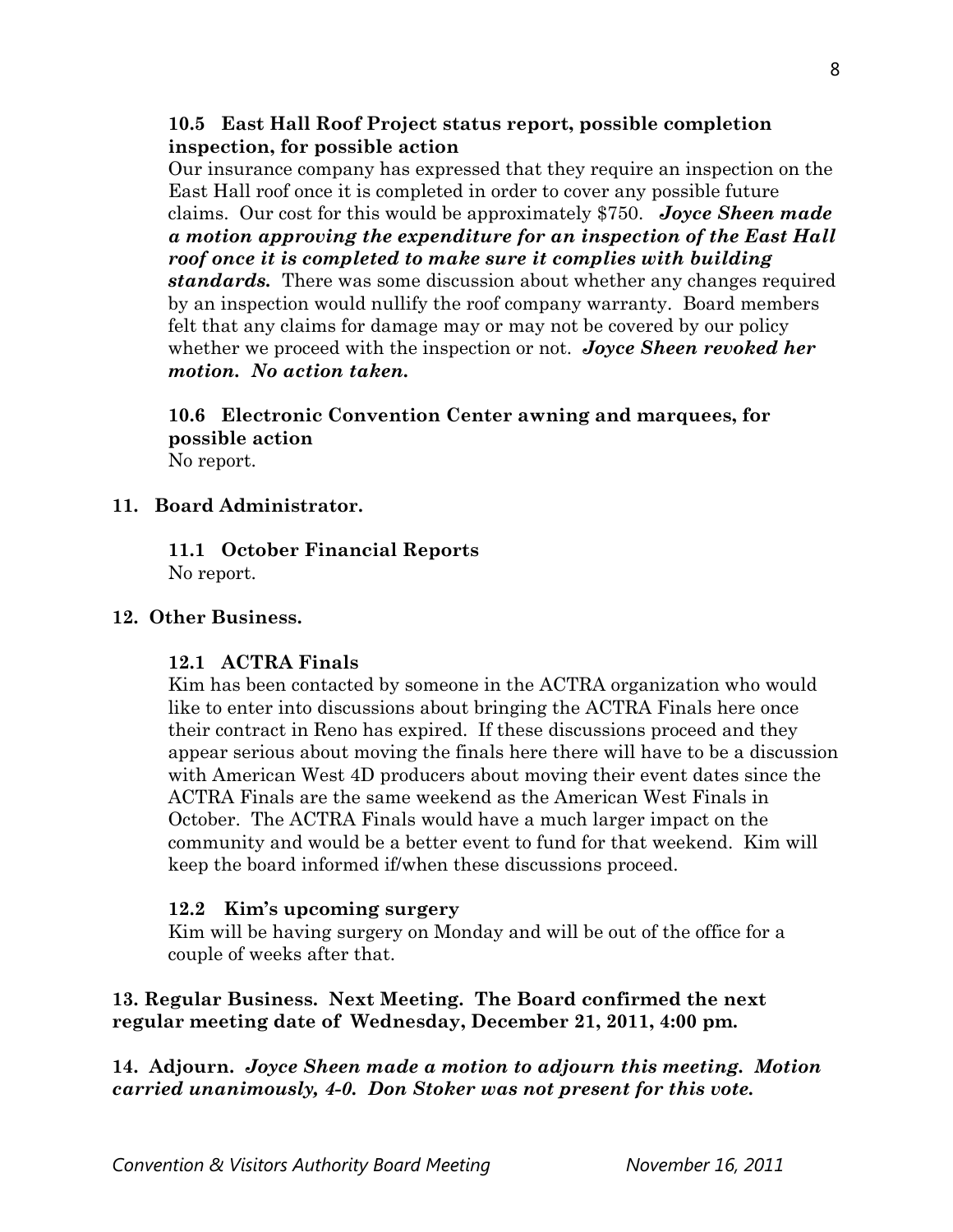\_\_\_\_\_\_\_\_\_\_\_\_\_\_\_\_\_\_\_\_\_\_\_\_\_\_\_\_\_\_\_\_\_ DAN CASSINELLI

County Representative

Hotel Representative

Convention & Visitors Authority Board Meeting November 16, 2011

\_\_\_\_\_\_\_\_\_ \_ \_\_\_\_\_\_\_\_\_\_\_\_\_\_\_ \_\_\_\_\_\_\_\_\_ \_\_\_\_\_\_\_\_\_\_\_\_\_\_\_\_\_ DON STOKER JOYCE SHEEN

TERRY BOYLE RODD WILLIAM STOWELL Chairman and Vice Chairman and Business Representative

The meeting was adjourned at 6:00 pm to the next regular meeting, or to the earlier call of the Chairman or to the call of any three (3) members of the Board on three (3)

APPROVED ON \_\_\_\_\_\_\_\_\_\_\_\_\_\_\_\_\_\_\_\_\_\_\_\_\_\_\_\_, 2011

As written\_\_\_\_\_\_\_\_\_\_\_\_\_\_\_

working days notice.

As corrected \_\_\_\_\_\_\_\_\_\_\_\_\_ Winnemucca Convention & Visitors Authority Board

 $\_$  ,  $\_$  ,  $\_$  ,  $\_$  ,  $\_$  ,  $\_$  ,  $\_$  ,  $\_$  ,  $\_$  ,  $\_$  ,  $\_$  ,  $\_$  ,  $\_$  ,  $\_$  ,  $\_$  ,  $\_$  ,  $\_$  ,  $\_$  ,  $\_$  ,  $\_$  ,  $\_$  ,  $\_$  ,  $\_$  ,  $\_$  ,  $\_$  ,  $\_$  ,  $\_$  ,  $\_$  ,  $\_$  ,  $\_$  ,  $\_$  ,  $\_$  ,  $\_$  ,  $\_$  ,  $\_$  ,  $\_$  ,  $\_$  ,

Treasurer and Motel Representative City Representative

Shelly Noble

Respectfully submitted,